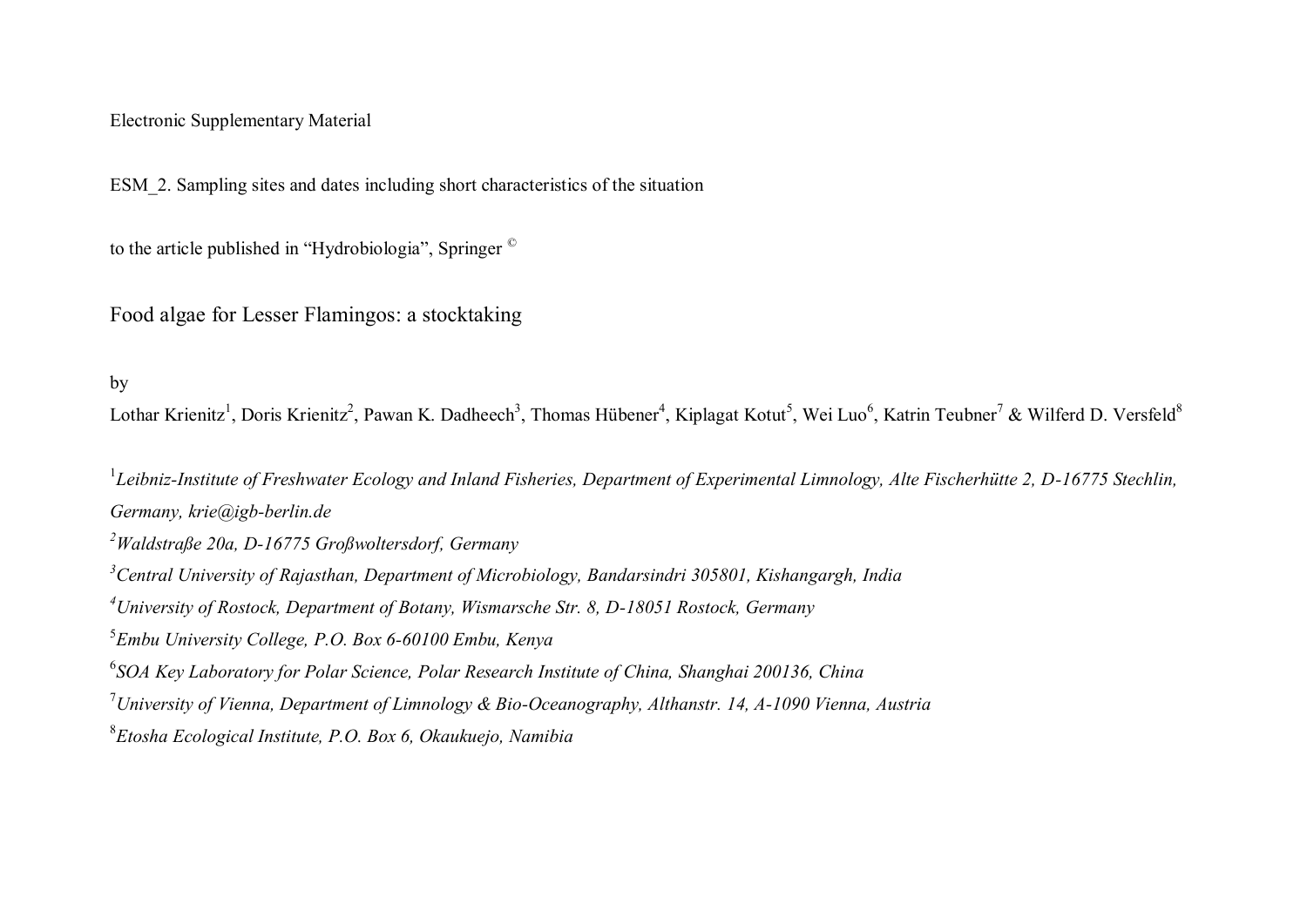## ESM\_2. Table 1. Sampling sites and dates including short characteristics of the situation.

(Number of flamingos:  $+++ = > 100,000, ++ = > 10,000, +- = > 1,000, O = < 1,000$ )

| <b>Site</b>                | Date          | <b>Salinity</b> | Conductivity           | pH   | <b>Dominating microphytes</b> | Phytoplankton | Number of |
|----------------------------|---------------|-----------------|------------------------|------|-------------------------------|---------------|-----------|
|                            |               | [ppt]           | [mS cm <sup>-1</sup> ] |      |                               | biomass       | flamingos |
|                            |               |                 |                        |      |                               | [mg/L]        |           |
| Kenya                      |               |                 |                        |      |                               |               |           |
| Lake Bogoria <sup>1)</sup> | 13 June 2001  | 45.0            | 66.8                   | 9.8  | Arthrospira                   | 77            | $\!$      |
|                            | 9 Nov 2001    | 45.6            | 67.2                   | 10.0 | Arthrospira                   | 79            | $\!$      |
|                            | 27 Jan 2002   | 44.3            | 65.5                   | 10.4 | Arthrospira                   | 168           | $^{+++}$  |
|                            | 28 March 2002 | 47.8            | 68.9                   | 9.8  | Arthrospira                   | 768           | $^{+++}$  |
|                            | 28 Sept 2002  | 50.0            | 70.8                   | 10.1 | Arthrospira                   | 56            | $\!$      |
|                            | 4 March 2003  | 49.3            | 68.8                   | 10.0 | Arthrospira                   | 79            | $\!$      |
|                            | 16 Oct 2003   | 49.1            | 68.2                   | 10.0 | Arthrospira                   | 300           | $\!$      |
|                            | 5 March 2004  | 48.4            | 67.4                   | 10.1 | Arthrospira                   | 20            | $^{+++}$  |
|                            | 9 Sept 2004   | 50.0            | 70.8                   | 10.0 | Arthrospira                   | 350           | $\!$      |
|                            | 10 Feb 2005   | 51.4            | 74.1                   | 9.9  | Arthrospira                   | 40            | $\!$      |
|                            | 13 Feb 2006   | 55.1            | 77.3                   | 10.0 | Arthrospira                   | 52            | $^{+++}$  |
|                            | 2 Sept 2006   | 52.0            | 75.2                   | 9.9  | Picocystis & Arthrospira      | 13            | $+$       |
|                            | 7 March 2007  | 44.1            | 65.8                   | 10.0 | Arthrospira                   | 37            | $^{+}$    |
|                            | 17 July 2008  | 39.8            | 59.3                   | 10.0 | Cyanospira & Arthrospira      | 380           | $^{++}\,$ |
|                            | 4 Feb 2009    | 43.3            | 64.0                   | 10.2 | Arthrospira                   | 21            | $\!$      |
|                            | 11 Jan 2010   | 47.1            | 68.1                   | 10.2 | Arthrospira                   | 277           | $^{+++}$  |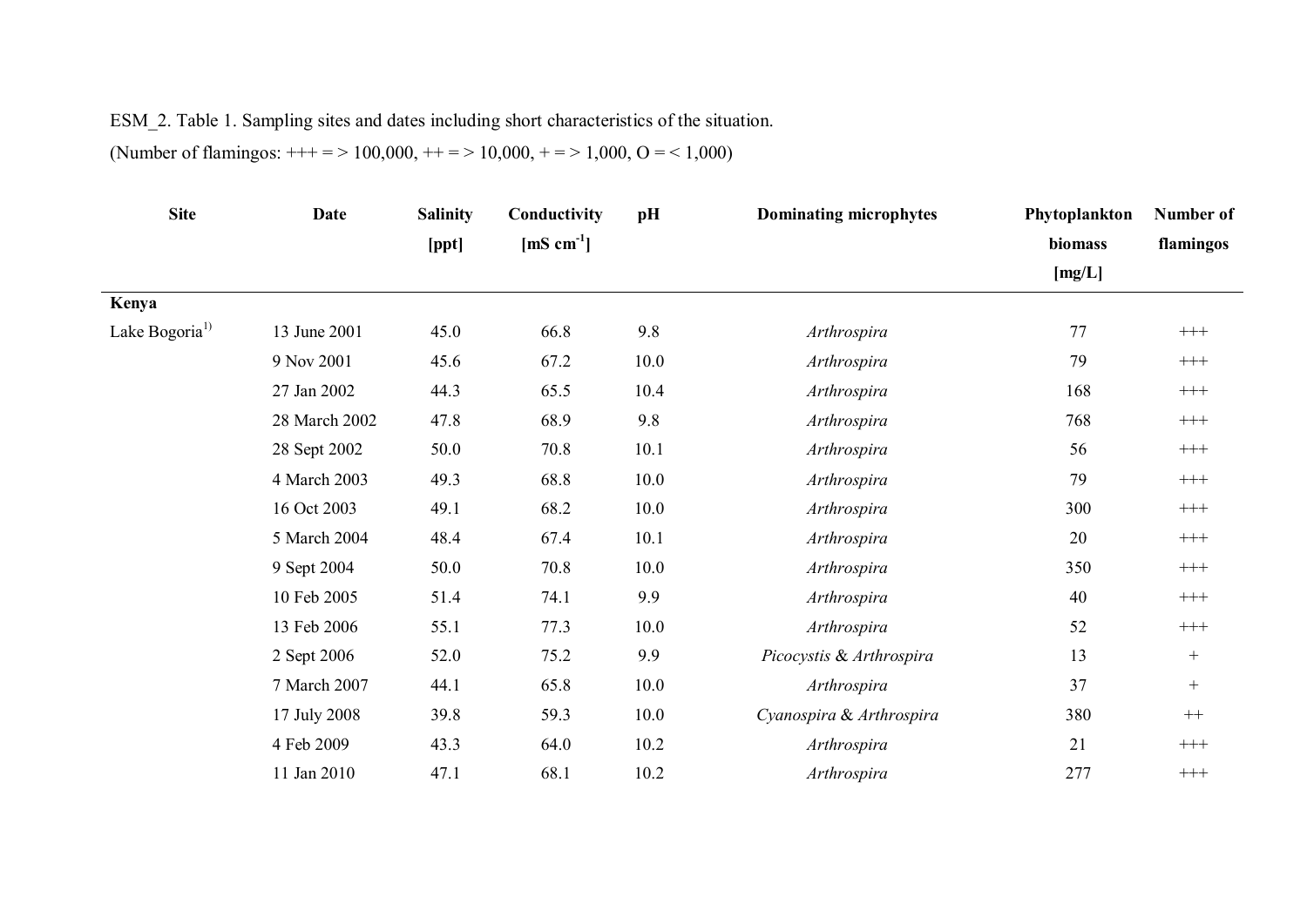|                               | 9 Nov 2010    | 28.4 | 44.1 | 10.5     | Arthrospira                             | 120  | $+++$            |
|-------------------------------|---------------|------|------|----------|-----------------------------------------|------|------------------|
|                               | 19 Jan 2011   | 33.0 | 50.3 | 10.5     | Cyanospira & Arthrospira                | 133  | $\!$             |
|                               | 8 Nov 2011    | 33.4 | 50.8 | 10.5     | Arthrospira                             | 86   | $\!++\!+$        |
|                               | 18 April 2012 | 36.6 | 55.3 | 10.4     | Arthrospira                             | 654  | $\!++\!+$        |
|                               | 11 Nov 2012   | 26.5 | 41.3 | 10.7     | Arthrospira                             | 113  | $^{++}\,$        |
|                               | 27 Jan 2013   | 29.0 | 44.7 | 11.0     | Arthrospira                             | 107  | $^{++}\,$        |
|                               | 8 Dec 2013    | 15.8 | 23.9 | 10.6     | Anabaenopsis                            | 0.9  | $^+$             |
|                               | 23 Jan 2014   | 15.4 | 23.0 | 9.5      | Anabaenopsis                            | 7    | $^{+}$           |
|                               | 29 Jan 2015   | 20.3 | 32.5 | 10.5     | Anabaenopsis                            | 617  | $^{+}$           |
| <b>Bogoria Hot Springs</b>    | 9 Nov 2001    | 3.5  | 6.4  | 9.0      | Synechococcus, Leptolyngbya, Phormidium | n.d. | $++$             |
|                               | 2 Sept 2006   | 3.6  | 6.5  | 9.2      | Synechococcus, Leptolyngbya, Phormidium | n.d. | $^{++}\,$        |
|                               | 19 Jan 2009   | 3.6  | 6.5  | 9.3      | Synechococcus, Leptolyngbya, Phormidium | n.d. | $^{++}$          |
|                               | 11 Nov 2012   | 3.6  | 6.5  | 9.3      | Synechococcus, Leptolyngbya, Phormidium | n.d. | $\boldsymbol{+}$ |
|                               | 29 Jan 2015   | n.d  | n.d. | n.d.     | Leptolynbya, Phormidium, Spirulina      | n.d. | $\mathcal{O}$    |
| Lake Elmentaita <sup>1)</sup> | 15 June 2001  | 19.3 | 31.1 | 10.5     | Arthrospira, Anabaenopsis               | 53   | $++$             |
|                               | 17 Nov 2001   | 15.7 | 23.7 | 10.3     | Arthrospira, Anabaenopsis               | 45   | $^{++}\,$        |
|                               | 4 Feb 2002    | 16.4 | 24.7 | 9.8      | Anabaenopsis, Arthrospira               | 203  | $\!$             |
|                               | 24 March 2002 | 15.2 | 22.8 | 9.9      | Anabaenopsis, Arthrospira               | 126  | $^{++}\,$        |
|                               | 30 Sept 2002  | 25.3 | 39.8 | 9.9      | Anabaenopsis                            | 26   | $++$             |
|                               | 7 March 2003  | 26.4 | 41.2 | $10.0\,$ | Anabaenopsis, Arthrospira               | 58   | $^{++}\,$        |
|                               | 2 Oct 2003    | 28.3 | 43.8 | 10.0     | Arthrospira, Anabaenopsis               | 36   | $++$             |
|                               | 21 March 2004 | 29.9 | 46.0 | 10.0     | Anabaenopsis, Arthrospira               | 40   | $^{++}$          |
|                               | 6 Sept 2004   | 30.0 | 46.2 | 10.0     | Anabaenopsis, Arthrospira               | 37   | $++$             |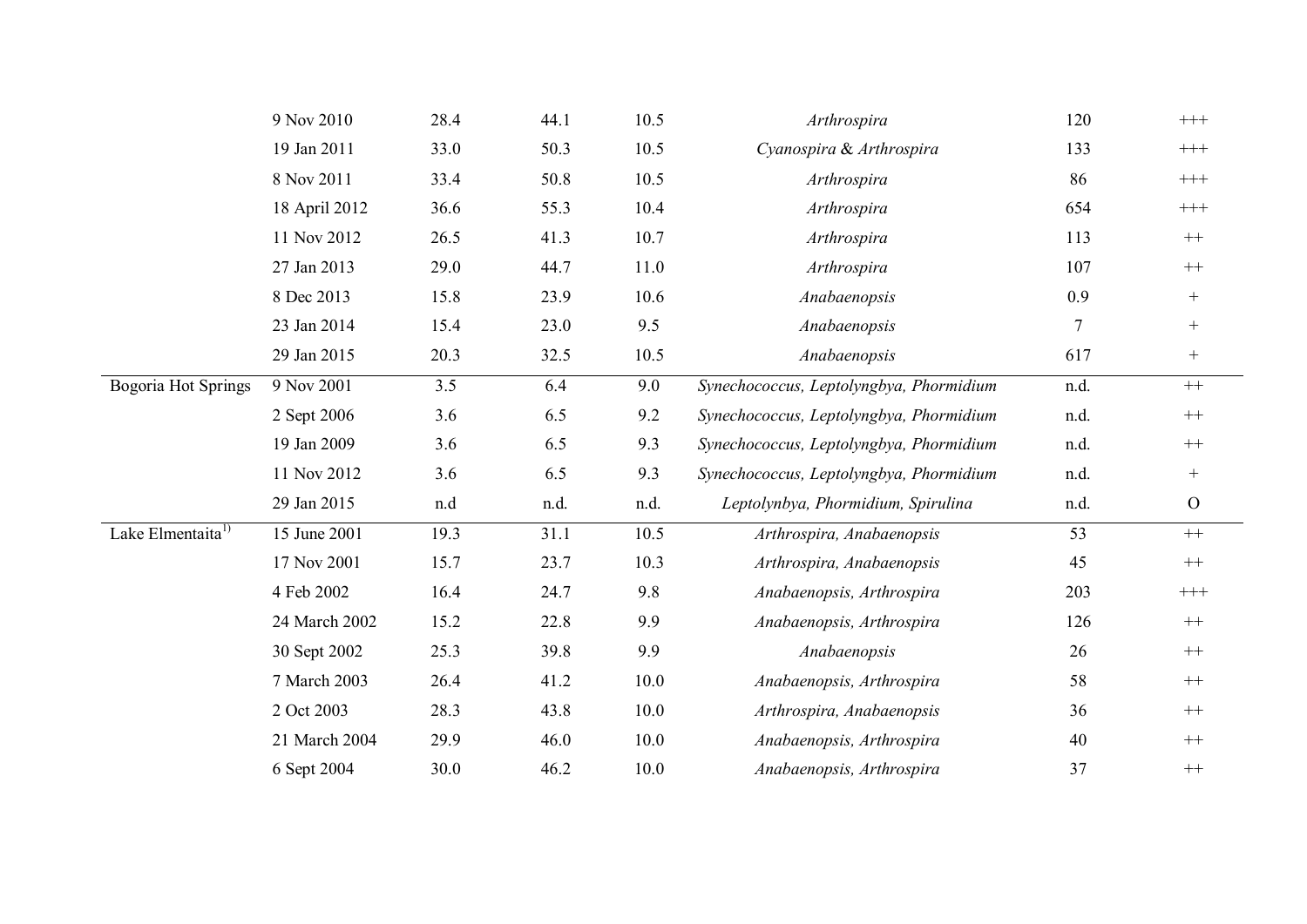|                           | 5 Feb 2005    | 36.1    | 54.5 | 10.1 | Anabaenopsis, Arthrospira                    | 14   | $^{+++}$        |
|---------------------------|---------------|---------|------|------|----------------------------------------------|------|-----------------|
|                           | 16 Feb 2006   | 32      | 49.0 | 9.9  | Pennate diatoms                              | 22   | $++$            |
|                           | 5 Sept 2006   | $<$ 300 | n.d. | 10.3 | Picocyanobacteria                            | 7    | $^{+}$          |
|                           | 3 March 2007  | 64      | 98.2 | 10.1 | Picocyanobacteria                            | 8    | $^{+}$          |
|                           | 12 July 2008  | 16.0    | 23.9 | 9.9  | Arthrospira, Anabaenopsis                    | 55   | $++$            |
|                           | 6 Feb 2009    | 16.2    | 24.3 | 10.1 | Arthrospira, Anabaenopsis                    | 40   | $++$            |
|                           | 18 Jan 2010   | 5.9     | 9.3  | 9.8  | Pennate diatoms                              | 23   | $\overline{O}$  |
|                           | 5 Nov 2010    | 3.9     | 6.4  | 10.2 | Pennate diatoms                              | 7    | $\overline{O}$  |
|                           | 14 Jan 2011   | 4.2     | 6.8  | 10.2 | Raphidocelis                                 | 27   | $\overline{O}$  |
|                           | 31 Oct 2011   | 4.8     | 7.7  | 10.4 | Small green flagellates, Haloleptolyngbya    | 8    | $\mathcal{O}$   |
|                           | 16 April 2012 | 6.0     | 9.4  | 10.2 | Picocyanobacteria, pennate diatoms           | 6    | $\overline{O}$  |
|                           | 7 Dec 2013    | 3.8     | 6.2  | 10.1 | Picocyanobacteria, pennate diatoms           | 9    | $\overline{O}$  |
|                           | 26 Jan 2014   | 3.6     | 5.9  | 10.0 | Picocyanobacteria, coccoid green algae       | 13   | $\overline{O}$  |
|                           | 28 Jan 2015   | 4.8     | 7.7  | 9.8  | Picocyanobacteria, pennate diatoms, coccoid  | 17   | $\mathcal{O}$   |
|                           |               |         |      |      | green algae                                  |      |                 |
| Lake Magadi               | 9 Feb 2002    | 29.7    | 45.8 | 9.4  | Pennate diatoms                              | n.d. | $+$             |
|                           | 7 March 2004  | 35.7    | 53.8 | 9.9  | Pennate diatoms, Oscillatoriales             | n.d. | $^{+}$          |
|                           | 18 Feb 2006   | 28.6    | 44.2 | 9.4  | Phormidium                                   | n.d. | $\! + \!\!\!\!$ |
|                           | 29 July 2008  | 36.1    | 54.5 | 9.8  | Picocyanobacteria, pennate diatoms           | 49.1 | $^{+}$          |
|                           | 10 Feb 2009   | 63.5    | 97.9 | 9.7  | Picocystis, Pennate diatoms, Oscillatoriales | n.d. | $\! + \!\!\!\!$ |
|                           | 20 Jan 2010   | 80.9    | 127  | 9.8  | Aphanothece, Synechocystis, Myxobactron      | 68.8 | $^{+}$          |
|                           | 28 Oct 2011   | 54.8    | 76.9 | 10.2 | Pennate diatoms, Oscillatoriales             | n.d. | $^{+}$          |
| Lake Nakuru <sup>1)</sup> | 9 June 2001   | 27.1    | 42.2 | 10.3 | Arthrospira, Anabaenopsis                    | 25   | $++++$          |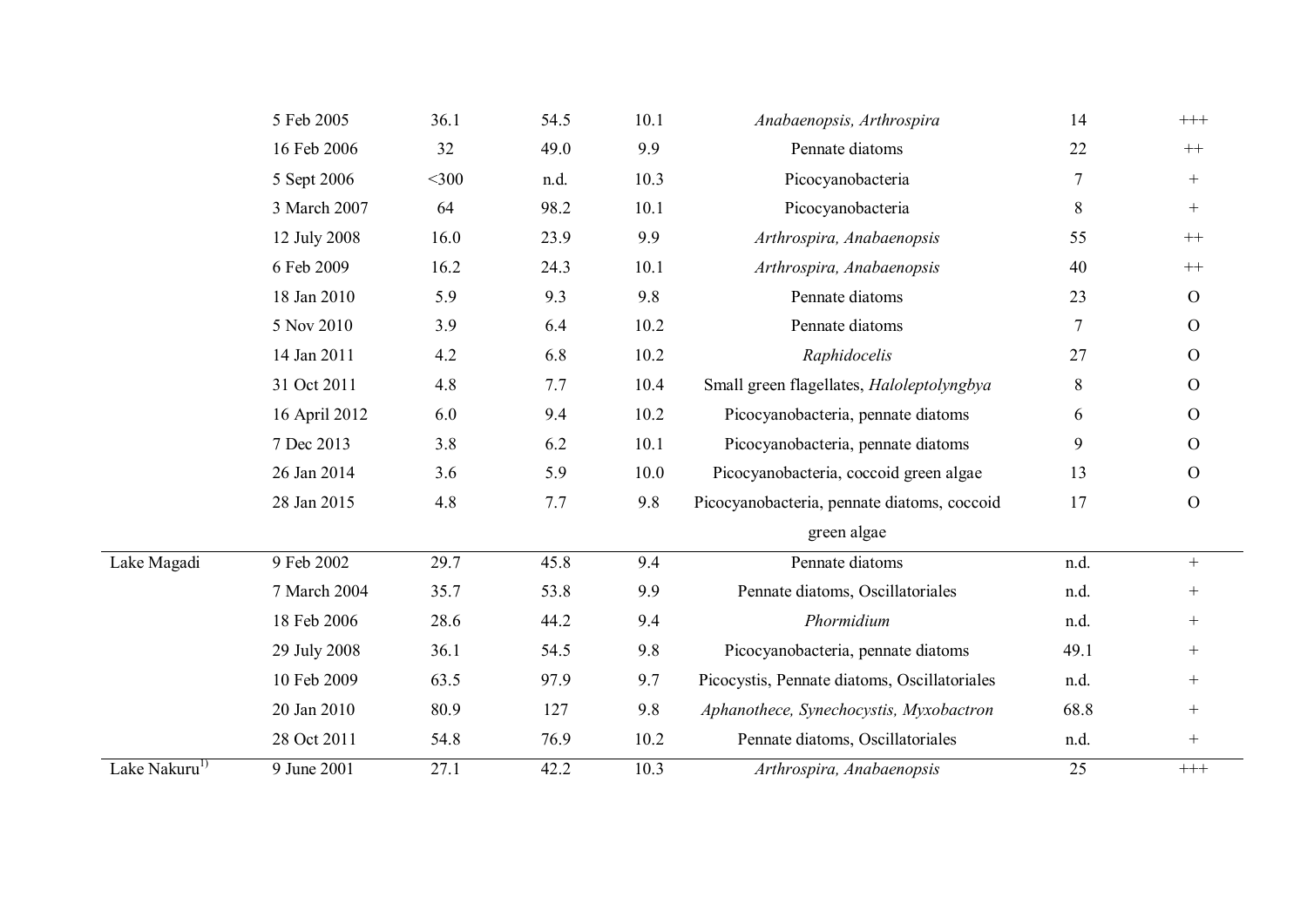| 25 Oct 2001   | 25.4 | 39.8 | 10.3 | Arthrospira, Anabaenopsis              | 50  | $+++$            |
|---------------|------|------|------|----------------------------------------|-----|------------------|
| 31 Jan 2002   | 19.3 | 29.8 | 10.1 | Arthrospira, Anabaenopsis              | 73  | $+++$            |
| 25 March 2002 | 17.4 | 28.2 | 10.1 | Arthrospira                            | 26  | $+++$            |
| 29 Sept 2002  | 29.3 | 45.1 | 10.3 | Arthrospira, Anabaenopsis              | 95  | $^{+++}$         |
| 6 March 2003  | 19.4 | 30.1 | 10.2 | Arthrospira, Anabaenopsis              | 45  | $+++$            |
| 3 Oct 2003    | 20.2 | 32.1 | 10.2 | Arthrospira, Anabaenopsis              | 64  | $+++$            |
| 3 March 2004  | 25.2 | 39.1 | 10.3 | Arthrospira, Anabaenopsis              | 54  | $^{+++}$         |
| 7 Sept 2004   | 25.5 | 40.0 | 10.2 | Arthrospira, Anabaenopsis              | 60  | $^{+++}$         |
| 4 Feb 2005    | 26.3 | 41.0 | 10.1 | Arthrospira, Anabaenopsis              | 135 | $^{+++}$         |
| 6 Feb 2006    | 36.2 | 54.5 | 10.2 | Arthrospira, Anabaenopsis              | 58  | $^{+++}$         |
| 26 Aug 2006   | 43.4 | 64.0 | 10.4 | Arthrospira, Anabaenopsis              | 15  | $^{++}$          |
| 4 March 2007  | 39.3 | 58.4 | 10.2 | Arthrospira, Anabaenopsis              | 19  | $++$             |
| 17 July 2008  | 20.3 | 32.5 | 10.1 | Pennate diatoms                        | 12  | $^{+}$           |
| 29 Jan 2009   | 23.3 | 37.0 | 10.0 | Arthrospira, cryptomonads, diatoms     | 29  | $^{+}$           |
| 8 Jan 2010    | 50.7 | 71.2 | 10.2 | Picocystis, pennate diatoms            | 24  | $^{++}$          |
| 9 Nov 2010    | 10.4 | 15.9 | 10.1 | Arthrospira, Anabaenopsis              | 31  | $+$              |
| 19 Jan 2011   | 11.2 | 17.0 | 10.1 | Arthrospira, Anabaenopsis              | 37  | $\boldsymbol{+}$ |
| 5 Nov 2011    | 9.7  | 14.8 | 10.4 | Cryptomonads, Haloleptolyngbya         | 34  | $\overline{O}$   |
| 18 April 2012 | 9.1  | 14.0 | 10.4 | Cryptomonads, pennate diatoms          | 14  | $\mathcal{O}$    |
| 10 Nov 2012   | 5.6  | 8.8  | 10.5 | Euglena                                | 9   | $\overline{O}$   |
| 27 Jan 2013   | 5.6  | 8.8  | 10.3 | Pennate diatoms                        | 7   | $\overline{O}$   |
| 7 Dec 2013    | 3.9  | 6.4  | 10.2 | Coccoid green algae                    | 7   | $\overline{O}$   |
| 25 Jan 2014   | 3.9  | 6.4  | 10.3 | Coccoid green algae, eustigmatophytes, | 8   | $\mathcal{O}$    |
|               |      |      |      | Anabaenopsis                           |     |                  |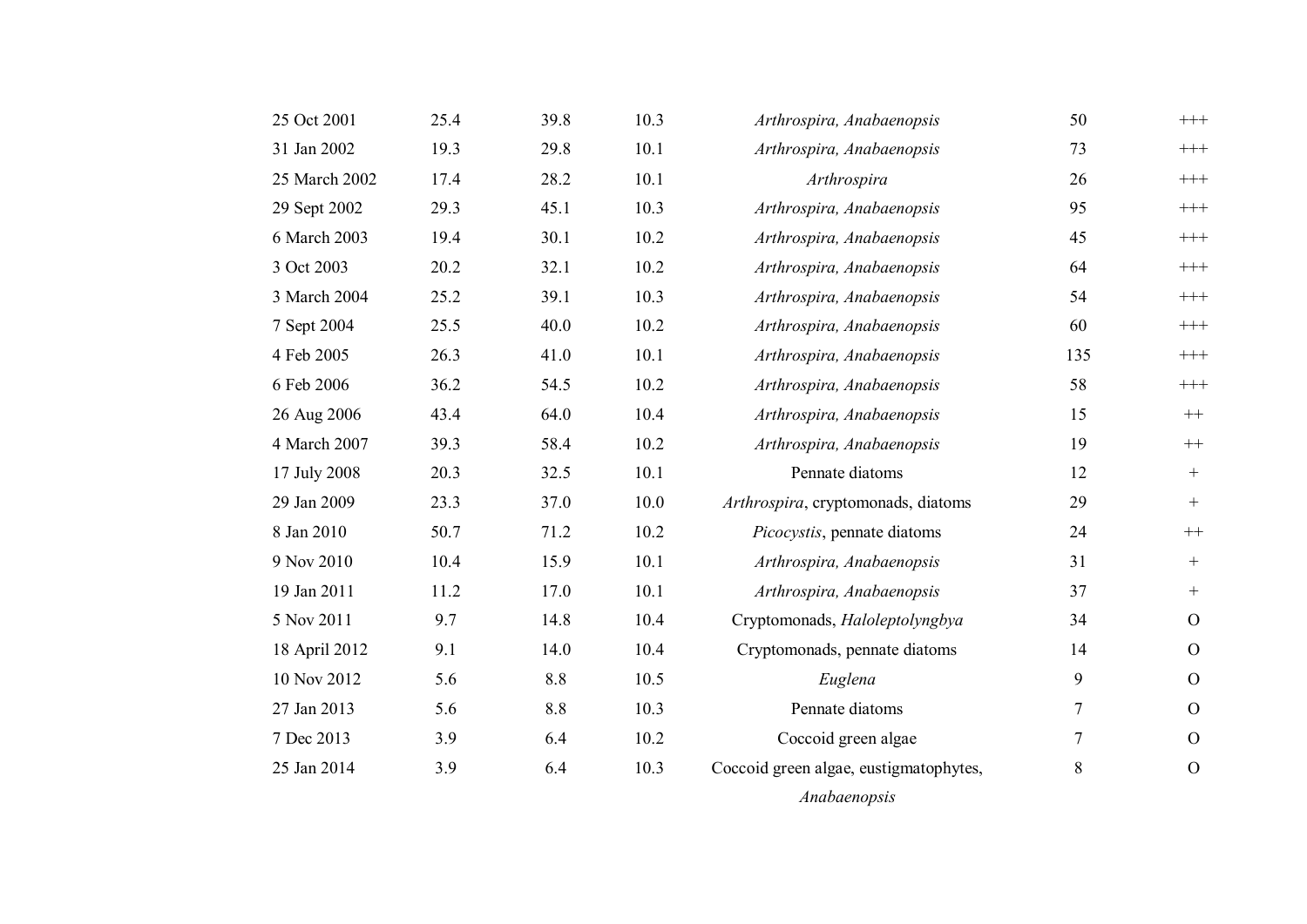|                  | 3 Feb 2015    | 3.6            | 5.9   | 10.4 | Coccoid green algae, eustigmatophytes,       | $\overline{7}$  | $\mathbf{O}$  |
|------------------|---------------|----------------|-------|------|----------------------------------------------|-----------------|---------------|
|                  |               |                |       |      | pennate diatoms                              |                 |               |
| Sewage Oxidation | 10 June 2001  | 0.1            | 0.723 | 9.7  | Euglenophytes, coccoid green algae           | 58              | ${\cal O}$    |
| Pond Nakuru      |               |                |       |      |                                              |                 |               |
|                  | 18 Nov 2001   | 0.1            | 0.623 | 9.1  | Coccoid green algae, euglenophytes           | 59              | $\mathbf O$   |
|                  | 29 May 2002   | 0.1            | 0.682 | 9.0  | Coccoid green algae                          | 55              | $\mathbf{O}$  |
|                  | 4 March 2004  | 0.3            | 0.813 | 10.1 | Arthrospira                                  | 77              | $\mathbf O$   |
|                  | 26 Aug 2006   | 0.3            | 0.882 | 8.8  | Microcystis                                  | 136             | $\mathbf{O}$  |
|                  | 10 Nov 2012   | 0.2            | 0.749 | 8.6  | Picocyanobacteria, Euglena                   | 27              | $\mathbf O$   |
| Lake Naivasha    | 3 Dec 2013    | $\overline{0}$ | 0.214 | 7.1  | Coccoid cyanobacteria, green algae, desmids, | $\overline{23}$ | $\mathbf O$   |
|                  |               |                |       |      | diatoms                                      |                 |               |
| Lake Oloidien    | 18 June 2001  | 1.7            | 3.2   | 9.3  | Coccoid green algae                          | 59              | $\mathbf O$   |
|                  | 20 Nov 2001   | 1.9            | 3.5   | 9.4  | Chroococcus                                  | 25              | $\mathcal{O}$ |
|                  | 7 Feb 2002    | 2.1            | 3.7   | 9.5  | Chroococcus, Limnothrix                      | 34              | $\mathcal O$  |
|                  | 23 March 2002 | 2.0            | 3.6   | 9.5  | Chroococcus, Limnothrix                      | 55              | $\mathbf{O}$  |
|                  | 30 Sept 2002  | 2.1            | 3.7   | 9.7  | Chroococcus, Limnothrix                      | 74              | $\mathbf O$   |
|                  | 19 Feb 2003   | 2.2            | 3.9   | 9.8  | Anabaenopsis, Arthrospira                    | 42              | $\mathbf O$   |
|                  | 7 Oct 2003    | 2.4            | 4.2   | 9.9  | Anabaenopsis, Arthrospira                    | 36              | $\mathbf{O}$  |
|                  | 7 March 2004  | 2.5            | 4.3   | 9.9  | Anabaenopsis, Arthrospira                    | 67              | $^{+}$        |
|                  | 5 Sept 2004   | 2.6            | 4.5   | 9.8  | Anabaenopsis, Arthrospira                    | 41              | $+$           |
|                  | 6 Feb 2005    | 2.8            | 4.8   | 9.5  | Anabaenopsis, Arthrospira                    | 48              | $+$           |
|                  | 7 Feb 2006    | 3.6            | 5.9   | 9.6  | Anabaenopsis, Arthrospira                    | 187             | $^{+}$        |
|                  | 6 Sept 2006   | 4.6            | 7.4   | 10.0 | Arthrospira                                  | 195             | $^{+}$        |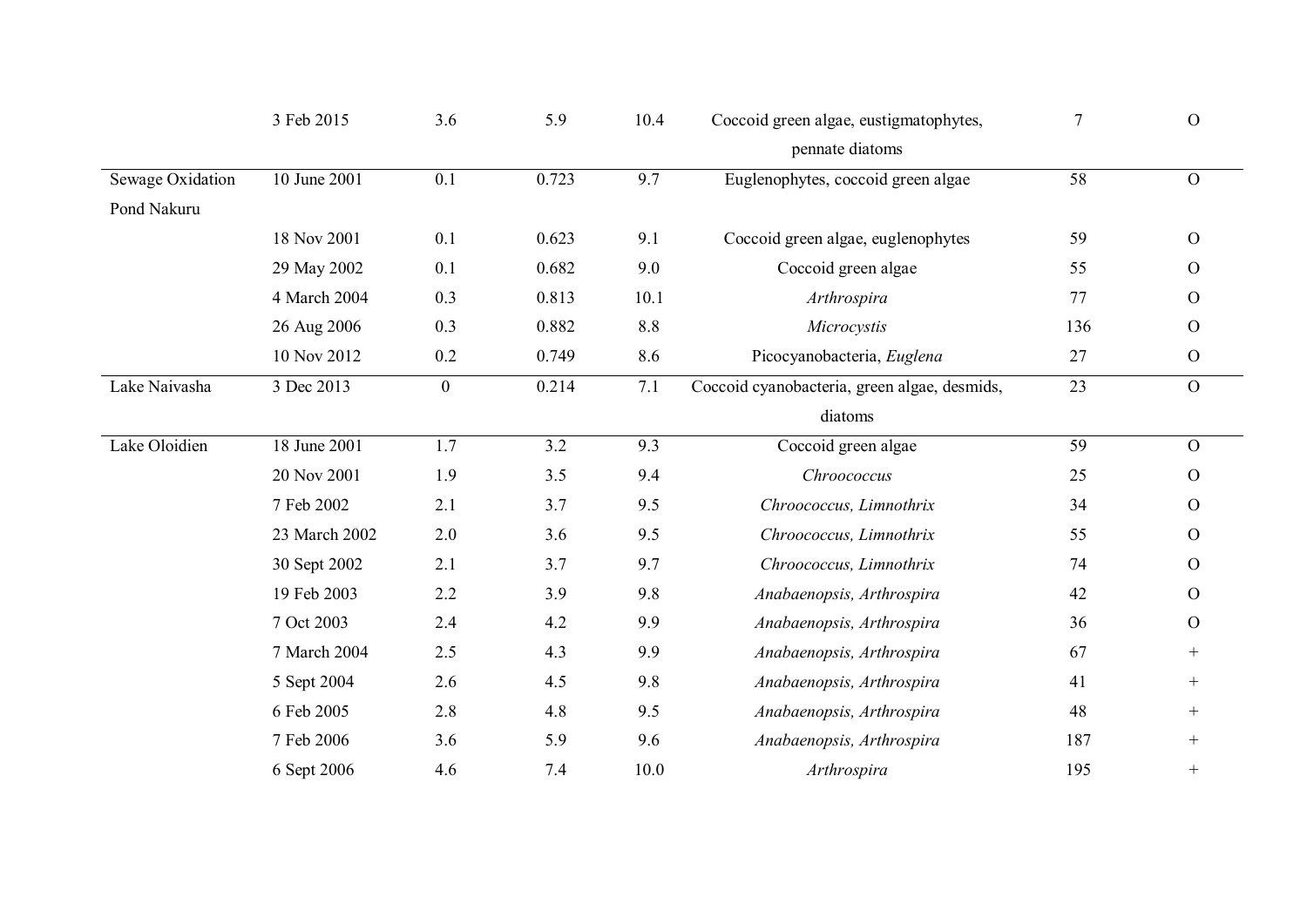|                            | 10 March 2007 | 4.1     | 6.7     | 10.0     | Arthrospira                                 | 188              | $^{+}$            |
|----------------------------|---------------|---------|---------|----------|---------------------------------------------|------------------|-------------------|
|                            | 10 July 2008  | 3.3     | 5.5     | 10.0     | Arthrospira                                 | 195              | $++$              |
|                            | 7 Feb 2009    | 4.1     | 6.7     | 10.1     | Arthrospira                                 | 152              | $++$              |
|                            | 18 Jan 2010   | 5.9     | 9.3     | 10.2     | Arthrospira                                 | 155              | $++$              |
|                            | 3 Nov 2010    | 3.7     | 6.1     | 10.3     | Arthrospira                                 | 158              | $^{++}$           |
|                            | 22 Jan 2011   | 3.6     | 5.9     | 10.4     | Arthrospira                                 | 172              | $++$              |
|                            | 29 Oct 2011   | 3.6     | 5.9     | 10.4     | Arthrospira                                 | 159              | $\!$              |
|                            | 14 Apr 2012   | 3.0     | 5.0     | 10.3     | Arthrospira                                 | 183              | $\!$              |
|                            | 19 Nov 2012   | 2.3     | 4.1     | 10.1     | Arthrospira                                 | 595              | ${\cal O}$        |
|                            | 2 Feb 2013    | 2.2     | 3.9     | $10.0\,$ | Arthrospira                                 | 623              | $\mathcal O$      |
|                            | 3 Dec 2013    | 1.1     | 2.2     | 10.1     | Arthrospira                                 | 68               | $\mathcal O$      |
|                            | 28 Jan 2014   | 0.9     | $2.0\,$ | 10.2     | Arthrospira, coccoid cyanobacteria, green   | 49               | $\overline{O}$    |
|                            |               |         |         |          | algae                                       |                  |                   |
|                            | 6 Feb 2015    | $1.0\,$ | 2.1     | 10.0     | Coccoid green algae, coccoid cyanobacteria, | 27               | $\mathbf{O}$      |
|                            |               |         |         |          | Raphidiopsis                                |                  |                   |
| Lake Sonachi <sup>2)</sup> | 18 June 2001  | 10.0    | 16.1    | 10.0     | Arthrospira                                 | 578              | $+$               |
|                            | 23 March 2002 | 9.8     | 15.0    | 10.2     | Arthrospira                                 | 3158             | $\qquad \qquad +$ |
|                            | 1 June 2002   | 10.2    | 15.5    | 10.3     | Arthrospira                                 | 800              | $\qquad \qquad +$ |
|                            | 7 Feb 2006    | 10.0    | 16.1    | 10.0     | Arthrospira                                 | 289              | $^{+}$            |
|                            | 10 July 2008  | 12.3    | 18.5    | 10.1     | Arthrospira                                 | 313              | $^{+}$            |
|                            | 7 Feb 2009    | 19.0    | 30.1    | 10.3     | Overturned, milky suspension of bacteria    | $\boldsymbol{0}$ | $\overline{O}$    |
|                            | 22 Jan 2011   | 11.3    | 17.1    | 10.5     | Peridinium, Arthrospira                     | 9                | $\mathbf{O}$      |
|                            | 2 Feb 2013    | 4.6     | 7.4     | 9.7      | Arthrospira                                 | 5                | $\mathcal{O}$     |
|                            | 3 Dec 2013    | 3.4     | 5.6     | 10.3     | Arthrospira                                 | $\overline{4}$   | $\mathbf{O}$      |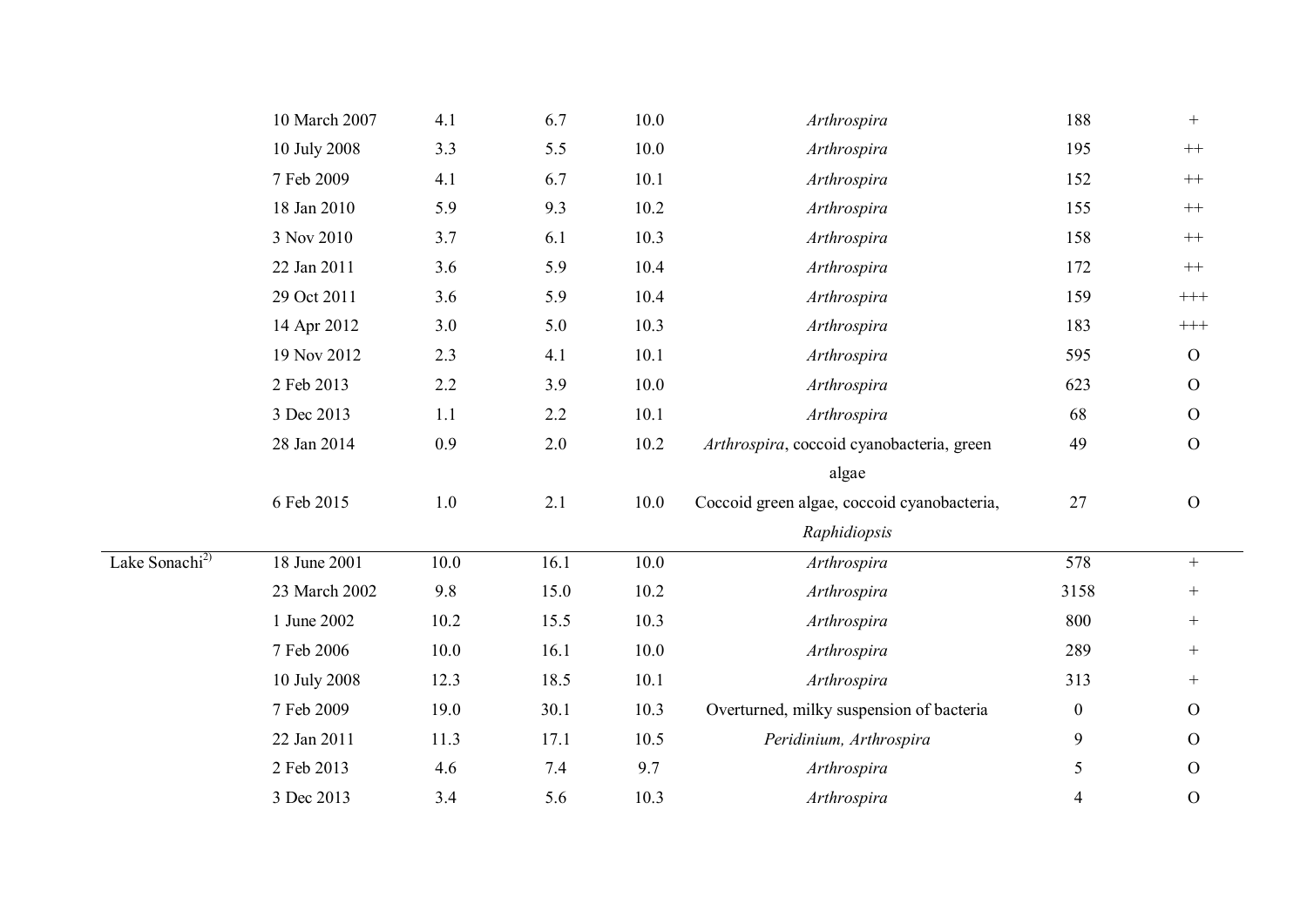|                    | 28 Jan 2014 | 3.1  | 5.2              | 10.3 | Arthrospira, Anabaenopsis                  | 13             | $\overline{O}$      |
|--------------------|-------------|------|------------------|------|--------------------------------------------|----------------|---------------------|
|                    | 5 Feb 2015  | 4.3  | 7.0              | 10.3 | Gymnodinium, colonial picocyanobacteria,   | $\overline{7}$ | $\mathbf{O}$        |
|                    |             |      |                  |      | solitary eukaryotic picoplankton           |                |                     |
| Lake $Simbi2$      | 4 Nov 2001  | 10.3 | 15.6             | 10.4 | Arthrospira, Anabaenopsis                  | 348            | $^{++}$             |
|                    | 20 May 2002 | 10.1 | 15.4             | 10.1 | Arthrospira                                | 61             | $^{++}$             |
|                    | 11 Feb 2006 | 17.8 | 28.8             | 9.9  | Arthrospira                                | 168            | $^{++}$             |
| Lake Turkana       | 29 Jan 2005 | 1.9  | $\overline{3.5}$ | 9.3  | Pennate diatoms, Nostocales                | $\overline{5}$ | $\overline{O}$      |
| Tanzania           |             |      |                  |      |                                            |                |                     |
| Lake Big Momela    | 13 Oct 2002 | 27.1 | 42.1             | 10.1 | Arthrospira                                | 119            | $^{++}\,$           |
|                    | 15 Oct 2015 | 24.6 | 38.4             | 9.8  | Arthrospira                                | 549            | $^{+}$              |
| Lake Tulasia       | 15 Oct 2015 | 21.3 | 33.9             | 9.8  | Arthrospira                                | 127            | $\overline{O}$      |
| Small Momela       | 15 Oct 2015 | 5.1  | 9.3              | 9.5  | coccoid green algae, few small Arthrospira | 113            | $\overline{O}$      |
| Lake Manyara       | 11 Oct 2002 | 3.1  | 5.2              | 9.7  | Picocyanobacteria, Anabaenopsis,           | $\tau$         | $\overline{O}$      |
|                    |             |      |                  |      | Arthrospira, coccoid green algae           |                |                     |
|                    | 17 Oct 2015 | 6.3  | 10.9             | 9.5  | Oscillatoriales, pennate diatoms           | n.d.           | $\overline{O}$      |
| Lake Makat,        | 12 Oct 2002 | 5.9  | 9.3              | 9.7  | Picocyanobacteria, benthic diatoms         | n.d.           | $\overline{O}$      |
| Ngorongoro         |             |      |                  |      |                                            |                |                     |
| Lake Burunge       | 17 Oct 2015 | 14.8 | 24.5             | 9.6  | Anabaenopsis arnoldii                      | 68             | $\overline{O}$      |
| Lake Natron, North | 19 Oct 2002 | 30.1 | 46.2             | 10.5 | Pennate diatoms, Phormidium                | n.d.           | $\overline{O}$      |
| Lake Natron, South | 23 Oct 2015 | 22.6 | 35.7             | 10.3 | Oscillatoriales, Haloleptolyngbya,         | n.d.           | $++++ \label{eq:1}$ |
|                    |             |      |                  |      | pennate diatoms                            |                |                     |
| Uganda             |             |      |                  |      |                                            |                |                     |
| Lake Katwe         | 26 Feb 2003 | ~100 | n.d.             | 10.3 | Synechococcus, Arthrospira                 | n.d.           | $\mathcal{O}$       |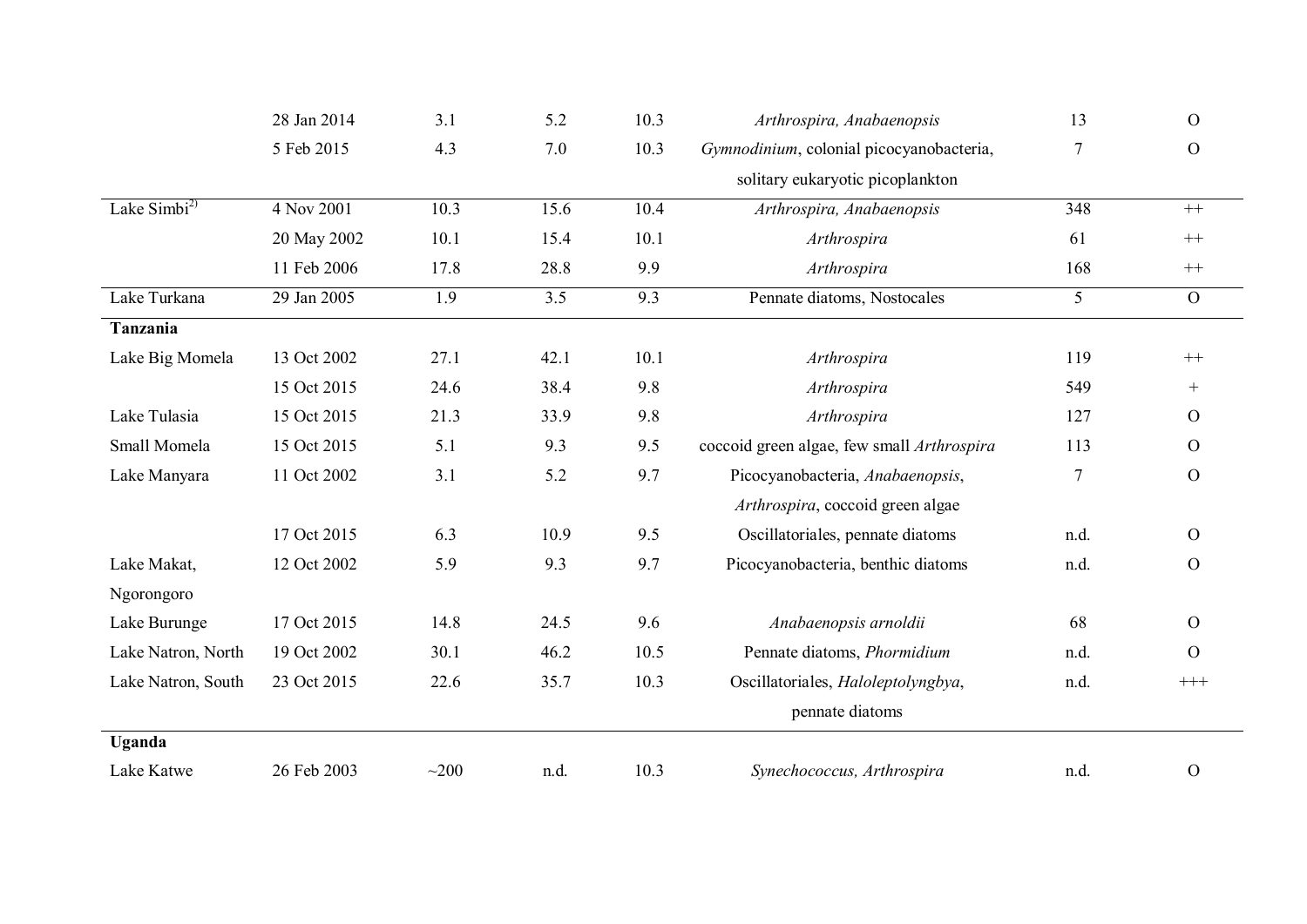|                     | 23 Jan 2005   | $<$ 300 | n.d. | 9.7  | Synechococcus, Arthrospira, Picocystis        | 0.9  | $\mathcal{O}$  |
|---------------------|---------------|---------|------|------|-----------------------------------------------|------|----------------|
| Lake Nyamanyuka     | 26 Feb 2003   | 36.9    | 55.5 | 10.6 | Arthrospira, Anabaenopsis                     | 8    | $\mathcal{O}$  |
| Lake Bagusa         | 26 Feb 2003   | 49.1    | 68.2 | 10.1 | Synechococcus, Picocystis, pennate diatoms    | n.d. | $\overline{O}$ |
| <b>Botswana</b>     |               |         |      |      |                                               |      |                |
| Makgadikgadi Pan,   | 14 Feb 2007   | 39.1    | 58.5 | 9.8  | Oscillatoriales, Nostocales, pennate diatoms, | 11   | $^{+}$         |
| Nata Bird Sanctuary |               |         |      |      | coccoid green algae                           |      |                |
| <b>Namibia</b>      |               |         |      |      |                                               |      |                |
| Flamingopan 1,      | 11 Nov 2008   | 19.0    | 23.0 | 7.5  | Anabaenopsis, Sulphurbacteria                 | 57   | $^{+}$         |
| Etosha North        |               |         |      |      |                                               |      |                |
| Flamingopan 2,      | 11 Nov 2008   | 18.8    | 22.5 | 8.6  | Anabaenopsis, Sulphurbacteria                 | 49   |                |
| Etosha North        |               |         |      |      |                                               |      |                |
| Ekuma River Mouth,  | 11 Nov 2008   | 11.2    | 17.0 | 9.1  | Coccoid green algae                           | 38   | $\mathbf{O}$   |
| Etosha              |               |         |      |      |                                               |      |                |
|                     | 13 March 2014 | 29.0    | 44.7 | 9.7  | Oscillatoriales, Cyanospira, pennate diatoms  | 53   | $\mathcal{O}$  |
| Okondeka Spring,    | 11 Nov 2008   | 4.8     | 7.7  | 9.6  | Phormidium                                    | n.d. | $\overline{O}$ |
| Etosha              |               |         |      |      |                                               |      |                |
|                     | 13 March 2014 | 3.7     | 6.1  | 10.4 | Phormidium                                    | n.d. | $\overline{O}$ |
| Springbockfontein,  | 12 March 2014 | 5.0     | 8.0  | 9.3  | Oscillatoriales, Nostocales                   | n.d. | $\mathcal{O}$  |
| Etosha              |               |         |      |      |                                               |      |                |
| Sewage outfall      | 28 March 2014 | 4.1     | 6.7  | 8.8  | Arthrospira, Euglena, Oocystis                | 41   | $^{+}$         |
| ponds, Walvis Bay   |               |         |      |      |                                               |      |                |
| (SOW), pond 1       |               |         |      |      |                                               |      |                |
| SOW, pond 2         | 28 March 2014 | 25.8    | 40.3 | 9.1  | Arthrospira, Cyanospira, Euglena,             | 67   | $\mathcal{O}$  |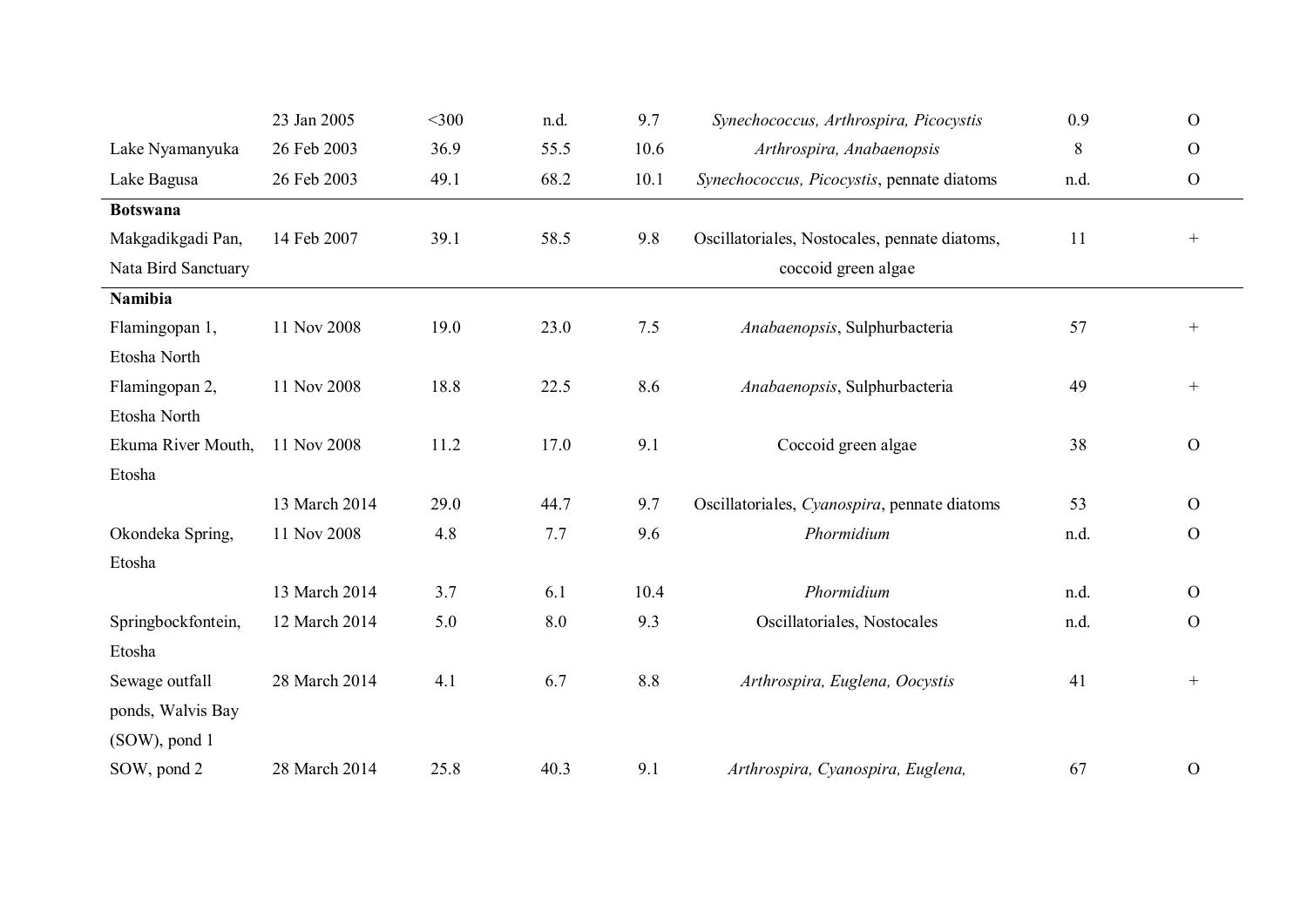|                       |               |                  |       |     | Chaetoceros                         |      |               |
|-----------------------|---------------|------------------|-------|-----|-------------------------------------|------|---------------|
| SOW, pond 3           | 28 March 2014 | 60.1             | 85.6  | 9.6 | Tetraselmis                         | 39   | $\mathcal{O}$ |
| Lagoon Walvis Bay     | 23 Feb 2007   | 35.6             | 52.1  | 6.9 | Pennate diatoms                     | n.d. | $^{+}$        |
|                       | 27 March 2014 | 35.8             | 54.0  | 6.7 | Pennate diatoms                     | n.d. | $^{+}$        |
| Salt evaporation      | 23 Feb 2007   | 38.9             | 59.1  | 7.9 | Pennate diatoms                     | n.d. | $^{+}$        |
| pond, Walvis Bay      |               |                  |       |     |                                     |      |               |
|                       | 27 Feb 2014   | >70              | 106   | 8.0 | Pennate diatoms                     | n.d. | $^{+}$        |
| Salt Company          | 23 March 2014 | 35.5             | 53.0  | 8.0 | Pennate diatoms                     | n.d. | $^{+}$        |
| Swakopmund (SCS)      |               |                  |       |     |                                     |      |               |
| Ditch                 |               |                  |       |     |                                     |      |               |
| SCS, evaporation      | 26 March 2014 | 38.1             | 57.2  | 8.1 | Pennate diatoms                     | n.d. | $^{+}$        |
| pond 1 (clear)        |               |                  |       |     |                                     |      |               |
| SCS, evaporation      | 26 March 2014 | 68.0             | 94.4  | 9.3 | Nannochloropsis                     | 22   | $\mathbf{O}$  |
| pond 2 (green)        |               |                  |       |     |                                     |      |               |
| <b>South Africa</b>   |               |                  |       |     |                                     |      |               |
| Kamfers Dam           | 1 Feb 2012    | 4.4              | 7.1   | 8.7 | Arthrospira                         | 56   | $^{+}$        |
| River Vaal,           | 31 Jan 2012   | $\boldsymbol{0}$ | 0.590 | 7.5 | Coccoid green algae, euglenophytes, | 14   | $\mathbf{O}$  |
| <b>Barkly West</b>    |               |                  |       |     | Microcystis                         |      |               |
| India                 |               |                  |       |     |                                     |      |               |
| Little Rann of Kutch, | 26 Oct 2006   | 2.7              | 4.6   | 6.9 | Oscillatoriales, pennate diatoms    | n.d. | $\mathbf{O}$  |
| Nesting Site          |               |                  |       |     |                                     |      |               |
| Little Rann of Kutch, | 26 Oct 2006   | 1.7              | 3.2   | 7.4 | Oscillatoriales, pennate diatoms    | n.d. | $\mathbf{O}$  |
| Saltpond 1            |               |                  |       |     |                                     |      |               |
|                       |               |                  |       |     |                                     |      |               |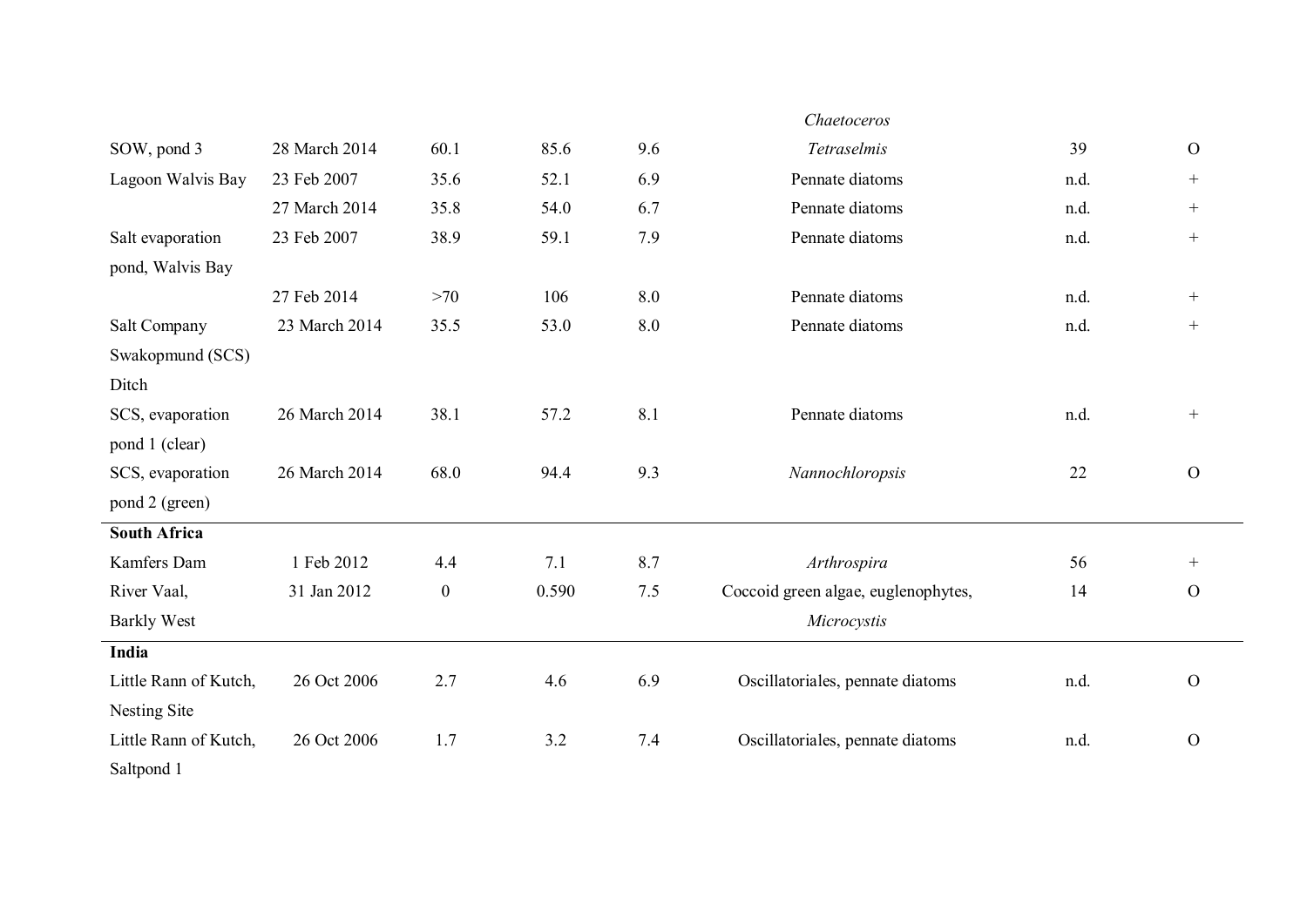| Little Rann of Kutch, | 26 Oct 2006 | 37.1             | 55.8  | 8.6 | Oscillatoriales, pennate diatoms            | n.d. | $+$          |
|-----------------------|-------------|------------------|-------|-----|---------------------------------------------|------|--------------|
| Saltpond 2            |             |                  |       |     |                                             |      |              |
| Little Rann of Kutch, | 26 Oct 2006 | 3.3              | 5.5   | 7.9 | Oscillatoriales, pennate diatoms            | n.d. | $\Omega$     |
| Creek at southern     |             |                  |       |     |                                             |      |              |
| shore                 |             |                  |       |     |                                             |      |              |
| Dam near Lake         | 4 Nov 2006  | 34.9             | 52.8  | 9.8 | Phormidium, Oscillatoria, Arthrospira       | n.d. | $^{+}$       |
| Sambhar               |             |                  |       |     |                                             |      |              |
| Lake Sambhar          | 4 Nov 2006  | $\sim$ 200       | n.d.  | 9.9 | Dunaliella                                  | 29   | $\Omega$     |
|                       | 1 May 2014  | 121              | n.d.  | 9.2 | Dunaliella, Arthrospira                     | n.d. | $^{+}$       |
| River Ganga, Varanasi | 9 Nov 2013  | $\boldsymbol{0}$ | 0.429 | 7.7 | Coccoid cyanobacteria, green algae, diatoms | 18   | $\mathbf{O}$ |

<sup>1)</sup> Data collected 2001-2002 from Ballot et al. 2004

 $^{2)}$  Data collected 2001-2002 from Ballot et al. 2005

ESM\_2. Table 2. Samples deposited at the Botanical Museum Berlin-Dahlem.

If not specified otherwise, these samples were collected with plankton nets (mesh size 10- or 25 µm) and preserved with formaldehyde. Samples from hot springs were scraped from the ground and fixed with fomaldehyde.

| <b>Deposition</b> | <b>Sampling Site</b>   | Date          | <b>Remarks</b> |
|-------------------|------------------------|---------------|----------------|
| number            |                        |               |                |
| B 52 0000161      | Lake Nakuru, Baboon    | 25 March 2002 |                |
| B 52 0000162      | Lake Nakuru, Cormorant | 25 March 2002 |                |
| B 52 0000163      | Lake Nakuru, Baboon    | 3 Feb 2002    |                |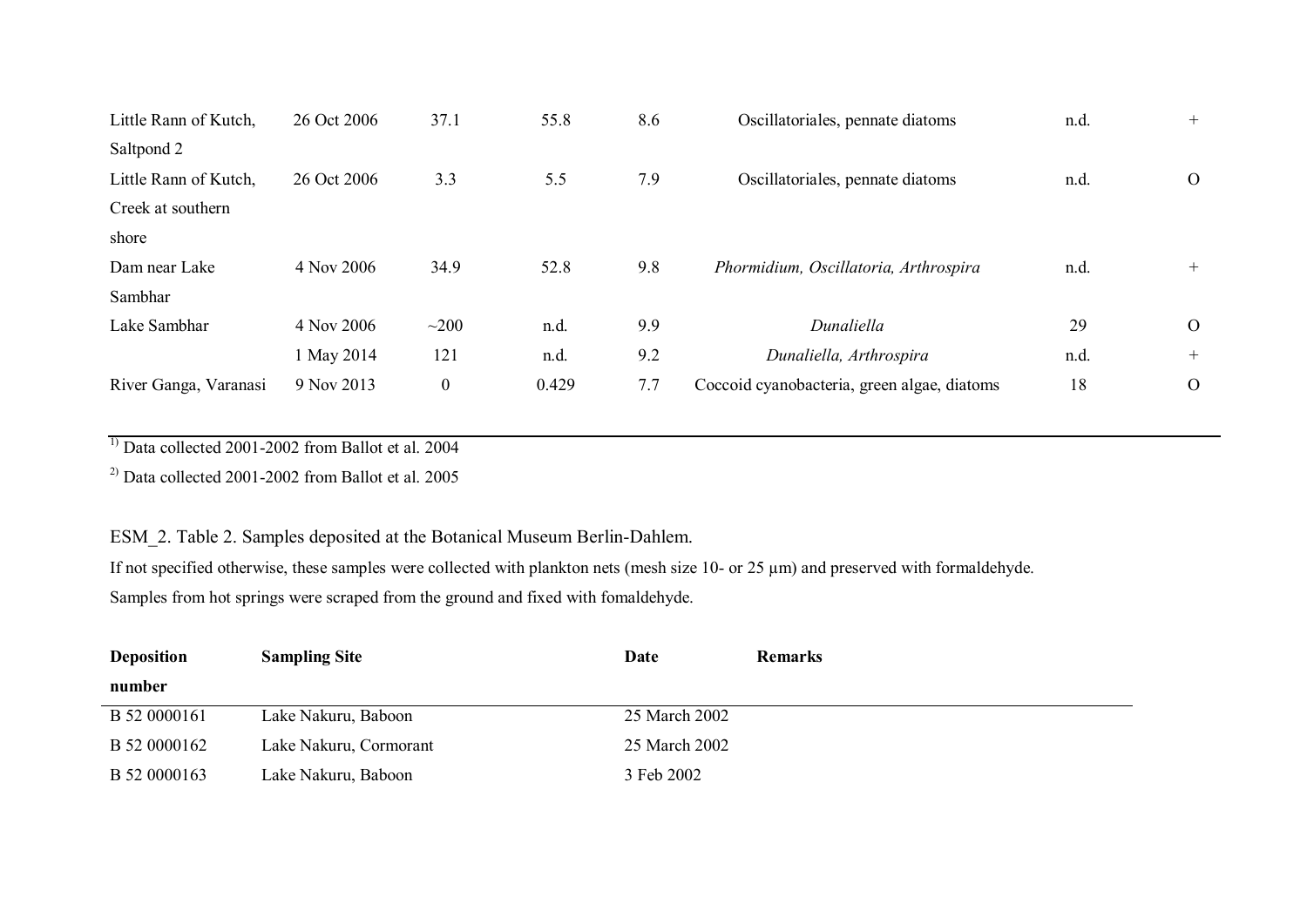| B 52 0000164 | Lake Nakuru, Cormorant                       | 3 Feb 2002    |                                                |
|--------------|----------------------------------------------|---------------|------------------------------------------------|
| B 52 0000165 | Lake Nakuru, Cormorant                       | 6 March 2003  |                                                |
| B 52 0000166 | Lake Nakuru, fecal pellet Lesser Flamingo    | 3 Oct 2003    |                                                |
| B 52 0000167 | Lake Nakuru, Baboon                          | 3 Oct 2003    |                                                |
| B 52 0000168 | Lake Nakuru, Cormorant                       | 4 Feb 2005    | Original density, not enriched by plankton net |
| B 52 0000169 | Lake Nakuru, Baboon                          | 4 Feb 2005    | Preserved with glutaraldehyde                  |
| B 52 0000171 | Lake Nakuru, Baboon                          | 13 July 2008  |                                                |
| B 52 0000172 | Lake Nakuru, Cormorant                       | 8 Jan 2010    |                                                |
| B 52 0000173 | Lake Nakuru, Cormorant                       | 17 Jan 2010   |                                                |
| B 52 0000174 | Lake Nakuru, Bale                            | 5 Nov 2010    |                                                |
| B 52 0000175 | Lake Nakuru, River Njoro outflow             | 5 Nov 2010    |                                                |
| B 52 0000176 | Lake Nakuru, Baboon                          | 15 Jan 2011   |                                                |
| B 52 0000177 | Lake Nakuru, Cormorant                       | 15 Jan 2011   |                                                |
| B 52 0000178 | Nakuru Nat Park, Makalia Falls               | 16 Jan 2011   |                                                |
| B 52 0000179 | Lake Nakuru, near main gate                  | 10 Nov 2012   | Water level strongly increased                 |
| B 52 0000180 | Lake Nakuru, near main gate                  | 10 Nov 2012   | Mud sample                                     |
| B 52 0000181 | Lake Nakuru, near main gate                  | 19 Jan 2013   |                                                |
| B 52 0000182 | Nakuru National Park, Candelabra Pool        | 16 Nov 2001   |                                                |
| B 52 0000183 | Nakuru National Park, water hollow           | 16 Nov 2001   | Brownish color by humic substances             |
| B 52 0000184 | Lake Bogoria, near hot springs               | 10 Nov 2001   |                                                |
| B 52 0000185 | Lake Bogoria, main sampling point            | 28 Feb 2002   |                                                |
| B 52 0000186 | Lake Bogoria, stomach content of a Lesser    | 29 March 2002 |                                                |
|              | Flamingo                                     |               |                                                |
| B 52 0000187 | Lake Bogoria fecal pellet of Lesser Flamingo | 28 March 2002 |                                                |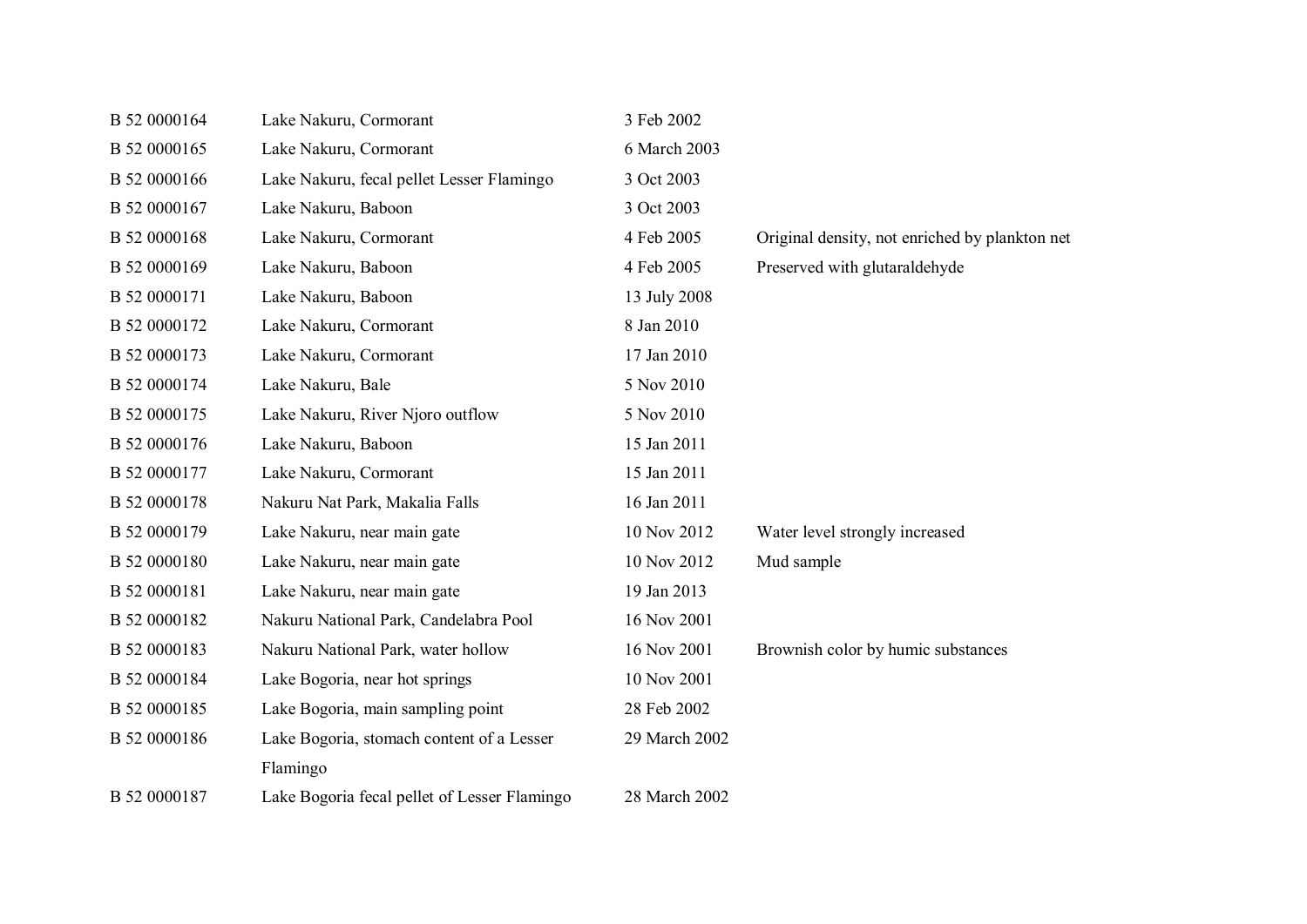| B 52 0000188 | Lake Bogoria        | 16 Oct 2003   |                               |
|--------------|---------------------|---------------|-------------------------------|
| B 52 0000189 | Lake Bogoria        | 5 March 2004  |                               |
| B 52 0000190 | Lake Bogoria        | 10 Feb 2005   |                               |
| B 52 0000191 | Lake Bogoria        | 10 Feb 2005   | Preserved with glutaraldehyde |
| B 52 0000192 | Lake Bogoria        | 17 July 2008  |                               |
| B 52 0000193 | Lake Bogoria        | 20 Jan 2011   |                               |
| B 52 0000194 | Crater Lake Sonachi | 20 Nov 2001   |                               |
| B 52 0000195 | Crater Lake Sonachi | 7 March 2004  |                               |
| B 52 0000196 | Crater Lake Sonachi | 2 Feb 2013    |                               |
| B 52 0000197 | Lake Oloidien       | 23 March 2002 |                               |
| B 52 0000198 | Lake Oloidien       | 7 Oct 2003    |                               |
| B 52 0000199 | Lake Oloidien       | 6 Feb 2005    |                               |
| B 52 0000200 | Lake Oloidien       | 7 Feb 2006    |                               |
| B 52 0000201 | Lake Oloidien       | 3 Oct 2010    |                               |
| B 52 0000202 | Lake Oloidien       | 14 Nov 2010   | Zooplankton                   |
| B 52 0000203 | Lake Oloidien       | 22 Jan 2011   |                               |
| B 52 0000204 | Lake Oloidien       | 14 April 2012 |                               |
| B 52 0000205 | Lake Oloidien       | 2 Feb 2013    |                               |
| B 52 0000206 | Lake Elmentaita     | 17 Nov 2001   |                               |
| B 52 0000207 | Lake Elmentaita     | 4 Feb 2002    |                               |
| B 52 0000208 | Lake Elmentaita     | 24 March 2002 |                               |
| B 52 0000209 | Lake Elmentaita     | 8 March 2003  |                               |
| B 52 0000210 | Lake Elmentaita     | 17 Oct 2003   |                               |
| B 52 0000211 | Lake Elmentaita     | 6 March 2004  |                               |